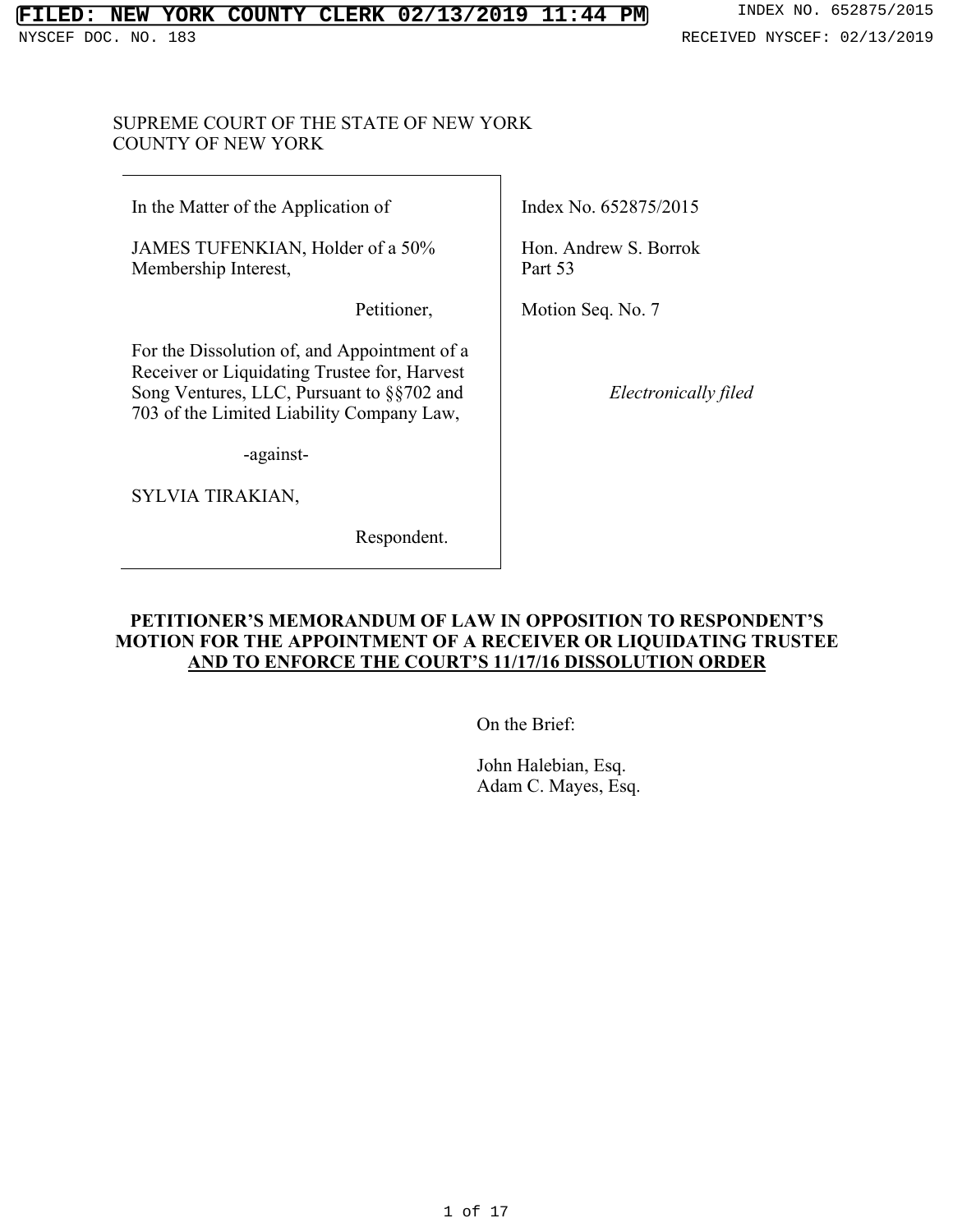# **TABLE OF CONTENTS**

|                      |                                              | <b>Table of Authorities</b>                                                                                                                                                                                                                                                 | <b>ii</b>      |
|----------------------|----------------------------------------------|-----------------------------------------------------------------------------------------------------------------------------------------------------------------------------------------------------------------------------------------------------------------------------|----------------|
| I.                   |                                              | <b>Summary of the Argument</b>                                                                                                                                                                                                                                              | $\mathbf{1}$   |
|                      | <b>II. Factual and Procedural Background</b> |                                                                                                                                                                                                                                                                             | $\overline{2}$ |
|                      |                                              | A. TIEV's business activity involving HS product                                                                                                                                                                                                                            | $\overline{2}$ |
|                      |                                              | Background<br>1.                                                                                                                                                                                                                                                            | $\overline{2}$ |
|                      |                                              | $\overline{2}$ .<br>TIEV's consignment and licensing arrangements with HSV                                                                                                                                                                                                  | $\mathfrak{Z}$ |
|                      |                                              | 3 <sub>1</sub><br>Mischaracterization of TIEV's activity by Respondent                                                                                                                                                                                                      | $\overline{4}$ |
|                      |                                              | TIEV's activity in this action was fully disclosed to Respondent<br>4.                                                                                                                                                                                                      | 5              |
|                      |                                              | 5.<br>The relation of TIEV's activity to the HSV dissolution order                                                                                                                                                                                                          | 6              |
|                      | <b>B.</b>                                    | HSV balance sheets prior to dissolution                                                                                                                                                                                                                                     | $\overline{7}$ |
|                      | $\mathbf{C}$ .                               | Petitioner's purported discovery delay                                                                                                                                                                                                                                      | $\overline{7}$ |
|                      | D.                                           | Petitioner's subpoena concerning the New York office of<br><b>Respondent's counsel</b>                                                                                                                                                                                      | 8              |
|                      | Е.                                           | Respondent's present motion is the continuation of a pattern of<br>"frivolous and malicious" litigation tactics for which Justice Ramos,<br>the prior jurist in the instant litigation, has sanctioned and harshly<br>criticized the Geragos firm on at least two occasions | 9              |
| <b>III.</b> Argument |                                              |                                                                                                                                                                                                                                                                             | 11             |
|                      | A.                                           | Respondent fails to establish factual or legal grounds to appoint a<br>receiver, who would have no practical function to carry out at this<br>stage of the litigation.                                                                                                      | 11             |
|                      | <b>B.</b>                                    | Petitioner's subpoena concerning Judiciary Law §470 should be<br>addressed when a pertinent motion is made, not as a free-floating<br>request for attorney's fees tacked onto an unrelated motion.                                                                          | 13             |
|                      |                                              | <b>IV. Conclusion</b>                                                                                                                                                                                                                                                       | 14             |

i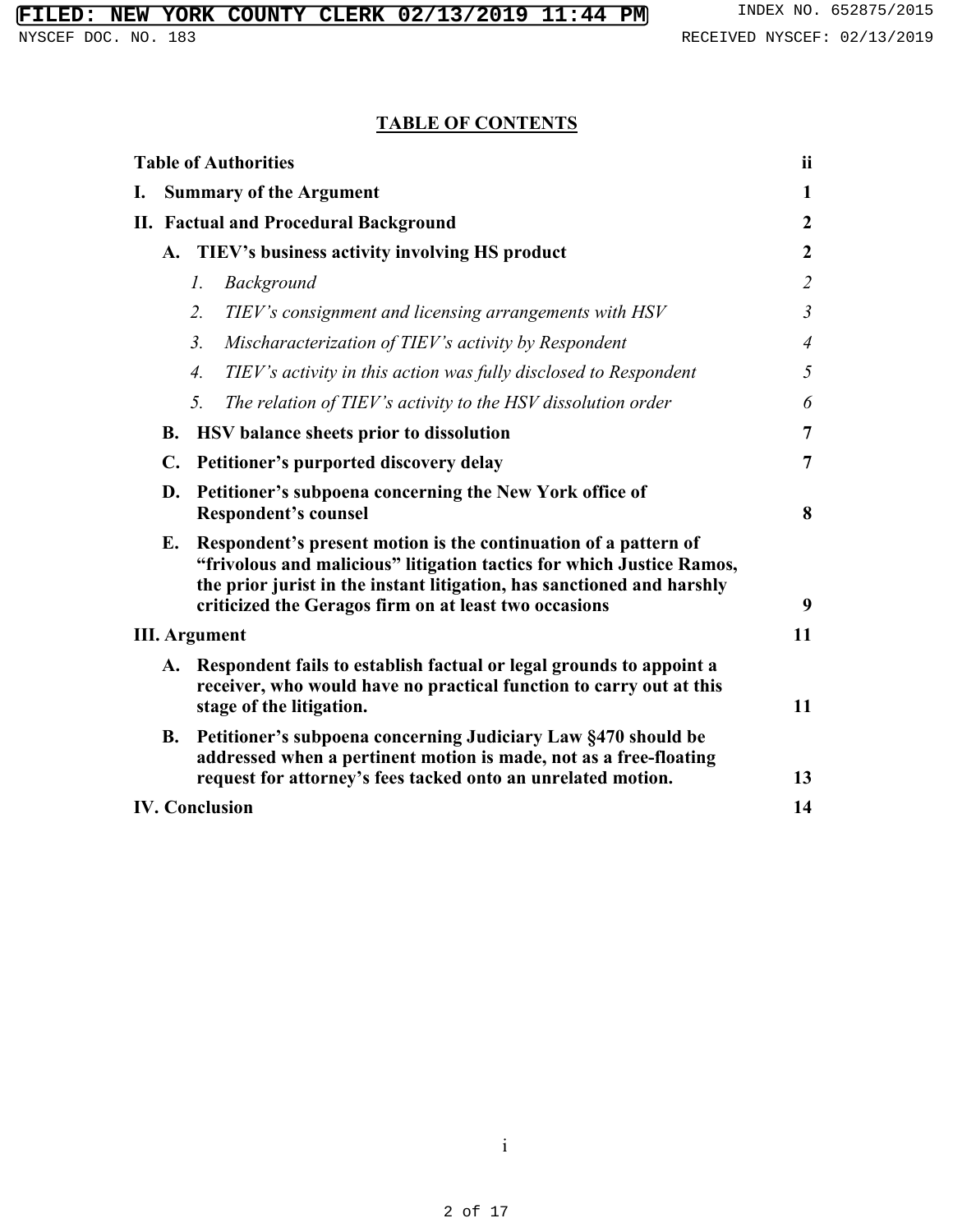# **TABLE OF AUTHORITIES**

| Cases                                                                     | Page |
|---------------------------------------------------------------------------|------|
| Arrowhead Capital Fin., Ltd. v. Cheyne Specialty Fin. Fund LP, 154 A.D.3d |      |
| At the Airport v. Isata, LLC, 841 N.Y.S.2d 818, 2007 BL 30463 (Sup. Ct.   |      |
|                                                                           |      |
| Law Office of Angela Barker, LLC v Broxton, 78 N.Y.S.3d 624 (App. Term,   |      |
| Meagher v. Doscher, 2015 BL 490550 (Sup. Ct. Feb. 19, 2015), aff'd 157    |      |
|                                                                           |      |
|                                                                           |      |
|                                                                           |      |
|                                                                           |      |

ii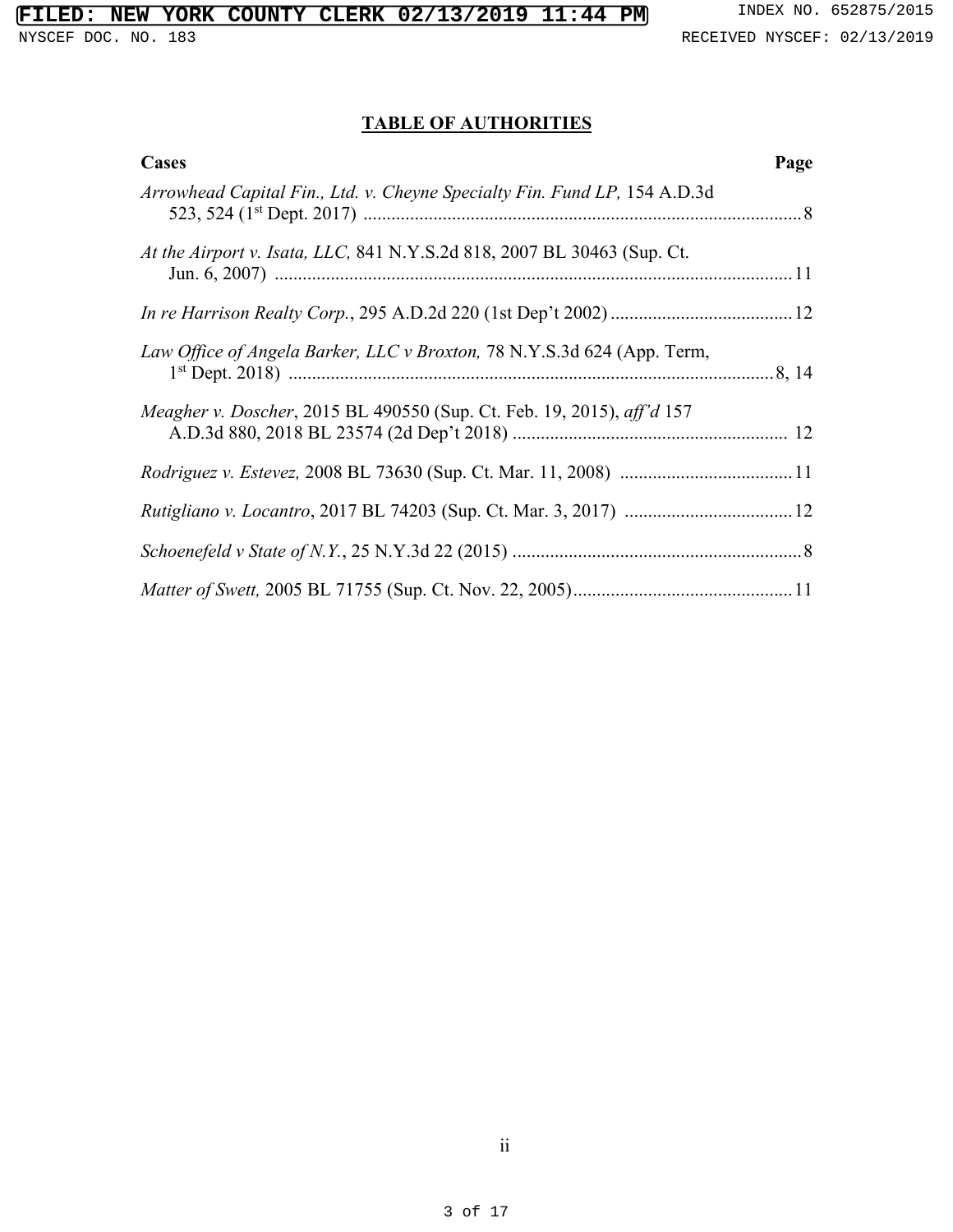Petitioner and Counterclaim Defendant James Tufenkian ("Petitioner") submits this

memorandum of law in opposition to Respondent and Counterclaim Plaintiff Sylvia Tirakian's

("Respondent") motion seeking the appointment of a receiver or liquidating trustee and

enforcement of the Court's prior dissolution order. (*See* notice of motion, dkt. 156.)

# **I. SUMMARY OF THE ARGUMENT**

Respondents motion should be denied for several reasons:

- Respondent's accusation (Resp. br. 1) that Petitioner made misrepresentations to the Court in order to obtain a dissolution order, failed to dissolve Harvest Song Ventures, LLC ("HSV"), and concealed an ongoing operation of the sale of Harvest Song ("HS") product, is false. Since August 2018 at the latest, Respondent has had possession of *all* financial information and documentation needed to demonstrate that HSV had in fact almost completely wound up its business operations (except for the disposition of its brand name and related intellectual property) by about the end of the third quarter of 2016.
- HSV sales dropped off a cliff after the third quarter of 2016, with *de minimis* operations totaling about \$20,000 from the fourth quarter of 2016 through mid-2018, as shown in detail in an accompanying chart (which is discussed in greater detail below). *See* Affidavit of Eric Jacobson, Ex. A. There is no activity by HSV for a receiver to manage: HSV has been irremediably insolvent since the discovery in 2012 that Respondent's mismanagement had blown up the company, and would not be capable of resuming business without a major capital contribution from the two members of HSV (which neither of them agreed to make).
- From late 2015, as HSV wound up, Tufenkian Import Export Ventures, Inc. ("TIEV") produced and sold HS-brand products on a small scale (never more than a fraction of HSV's prior activity). Contrary to Respondent, this was TIEV business, not "ongoing operations" by HSV (which was insolvent and could not carry out such activity). Petitioner, without expending HSV funds, strove to maintain HS-brand shelf space with retailers in order, to the extent possible, to prop up the value of the brand name so that, in connection with the dissolution proceeding, the brand could be sold by HSV to the highest bidder. As also shown in the accompanying chart, the licensing activity created minimal profits for either TIEV or HS, declined steadily, and ended in 2018. *See* Jacobson Aff., Ex. A. The facts concerning this brand activity as well were fully disclosed to Respondent.
- Instead of examining and taking account of the available information (including all information underlying the accompanying chart), Respondent recklessly comes to Court with serious accusations of concerted concealment by Petitioner, which combine uninformed allegations about HSV and TIEV with speculation about wholly extraneous discovery matters. This fits a pattern of conduct by Respondent's counsel that was condemned by the prior justice who presided over this case over three years, Justice Ramos (including a prior motion by Respondent that he condemned as "frivolous and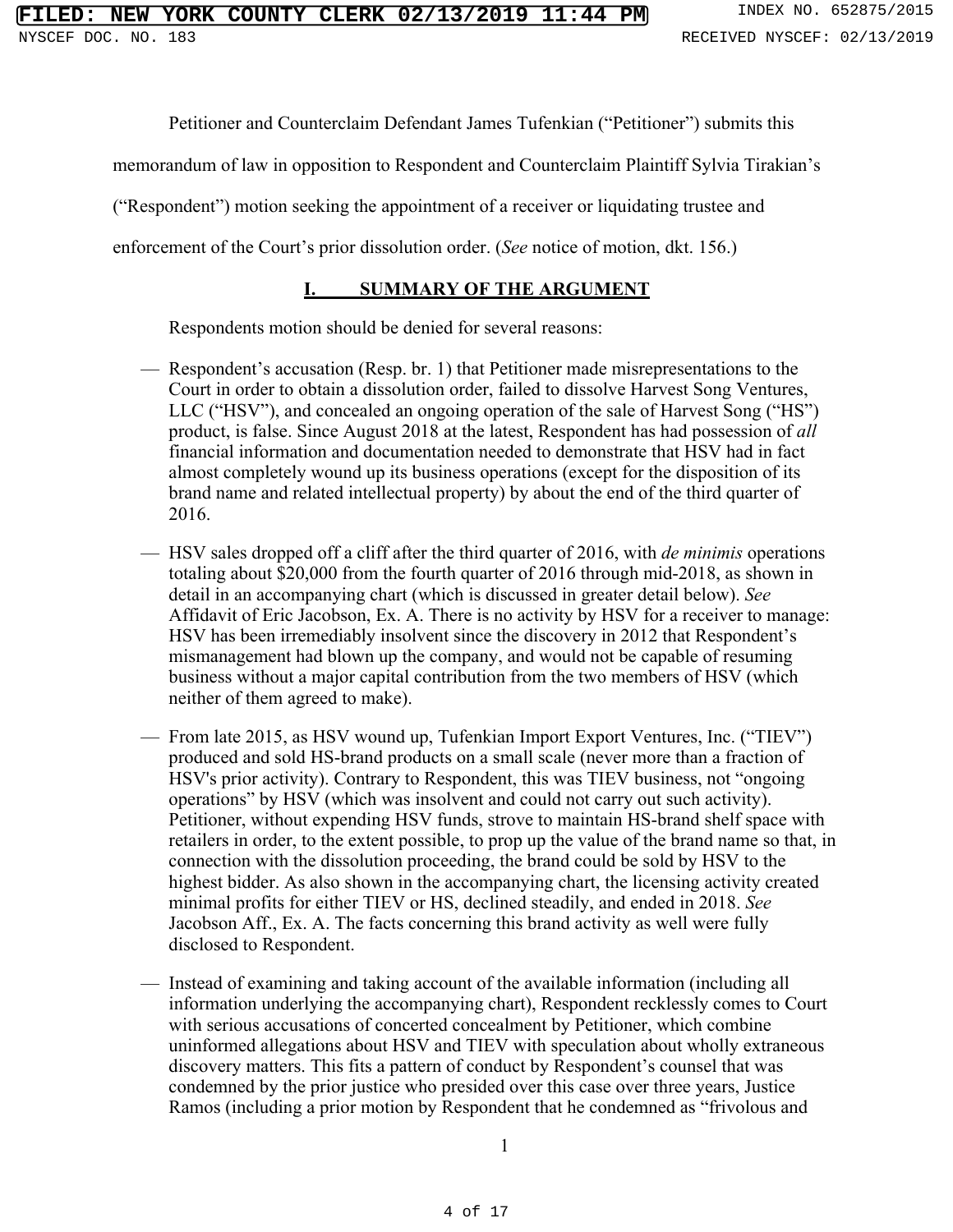malicious"), perhaps in the belief such conduct can now be repeated in front of a new and not yet fully informed Court.

— Respondent's discussion of Petitioner's subpoena, which relates to Judiciary Law §470, is not only misleading but wholly irrelevant to the merits of appointing a receiver. The Court should address this issue in due course, when Petitioner either seeks to enforce the subpoena or moves the Court to nullify Respondent's pleadings pursuant to §470.

## **II. FACTUAL AND PROCEDURAL BACKGROUND**

As the purported basis for this motion, Respondent offers conjecture and posturing about several (largely unrelated) subjects, including TIEV's business activity after HSV was dissolved, HSV's pre-dissolution balance sheets, discovery delays, and a subpoena that Petitioner served. Facts concerning these disparate subjects are summarized below.

## **A. TIEV's business activity involving HS product**

*1. Background*

As a result of Respondent's fraud and/or mismanagement, HSV was already insolvent

when Petitioner took over from her as manager of HSV in 2014. Respondent testified that she never performed a physical count of the inventory (Mayes Aff., Ex. 1 at 70:6-25), and when it was discovered in 2012 that HSV inventory had been overstated (by approximately \$800,000), it wiped out the company's earnings. Am. Pet. (dkt. 51),  $\P$  41. Prior to this discovery, Respondent had already enjoyed about \$1 million in compensation from HSV, while Petitioner had outstanding loans to HSV of approximately \$800,000.<sup>1</sup> *Id.* at  $\P$ [4, 10, 43.

Because it was insolvent, HSV ceased ordering new product after 2014. Jacobson Aff., ¶ 2. HSV also shifted its operations to TIEV facilities to the extent possible, for example making use of TIEV's staff, and storing HSV's unsold inventory at TIEV's warehouse rather than in a warehouse leased from a third party (the resulting management fee charged by TIEV was

 $1$  Subsequently, Respondent never even repaid the \$122,500 distribution that was improperly made to each partner when the books incorrectly showed a profit (while Petitioner paid his distribution back to HSV).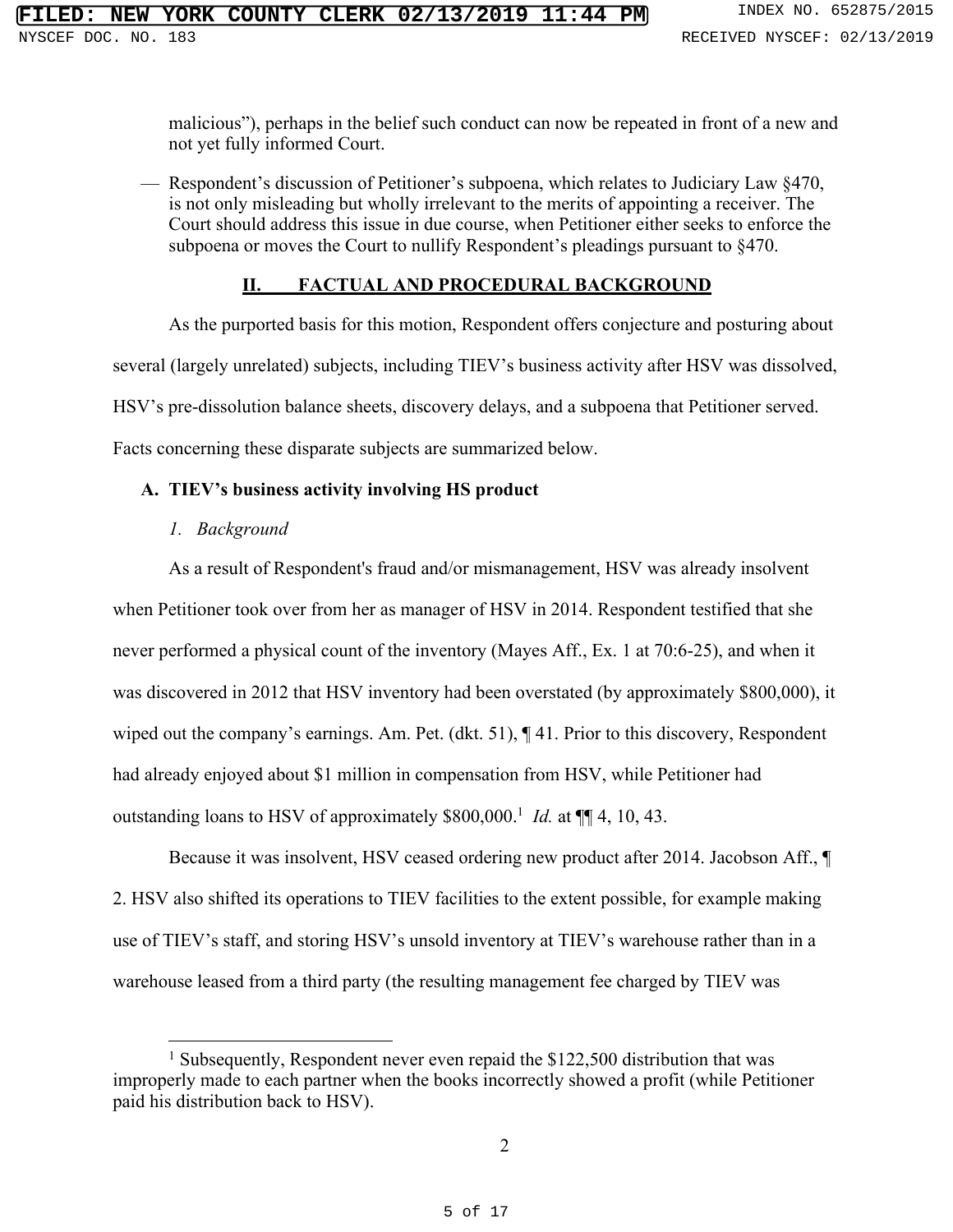approximately half the monthly expense HSV incurred when Respondent was managing the company in the months leading up to the shift). *Id.* These actions were taken by Petitioner, with Respondent's knowledge and assistance, in an effort to salvage the company. Nevertheless, it became clear that HSV's insolvency could not be remedied without additional capital, which neither partner was willing to contribute to HSV. Respondent quit as an officer of HSV in early 2015, and Petitioner filed this action in August 2015. Dissolution of the insolvent company was granted by the Court in late 2016. *See* Order, dkt. 83.

## *2. TIEV's consignment and licensing arrangements with HSV*

As manager of HSV, Petitioner recognized that the HS brand might have some value, which would suffer if a minimum of shelf-space was not continually maintained in retail outlets. Jacobson Aff., ¶ 3. Because HSV was no longer able to fund new product purchases, however, retail shelves were inevitably set to empty as HSV sold off its remaining inventory. *Id.* (HSV had already run out of stock in some popular product flavors during 2015.) Rather than simply let the HS brand lose value when HSV ran out of inventory—before the accounting that both parties sought could be conducted and a possible sale of the brand by HSV could be effectuated in connection with its liquidation—Petitioner made arrangements for TIEV, using its own funds, to order product from suppliers, on a small scale, for the purpose of maintaining shelf space. *Id.*

Initially, TIEV funded new product orders which HSV then sold on a consignment basis (*i.e.,* HSV held the product owned by TIEV and, only if HSV could sell the product, HSV would receive a small consignment fee). Jacobson Aff., ¶ 4. HSV conducted these consignment sales beginning in approximately October 2015, in parallel with its continuing sell-off of its own remaining inventory. *Id.* By the end of 2016, however, with its own inventory exhausted, HSV ceased sales activity altogether. Beginning in August 2016, therefore, TIEV sold HS product directly, under license arrangement with HSV. *Id.* TIEV made these sales, at rapidly declining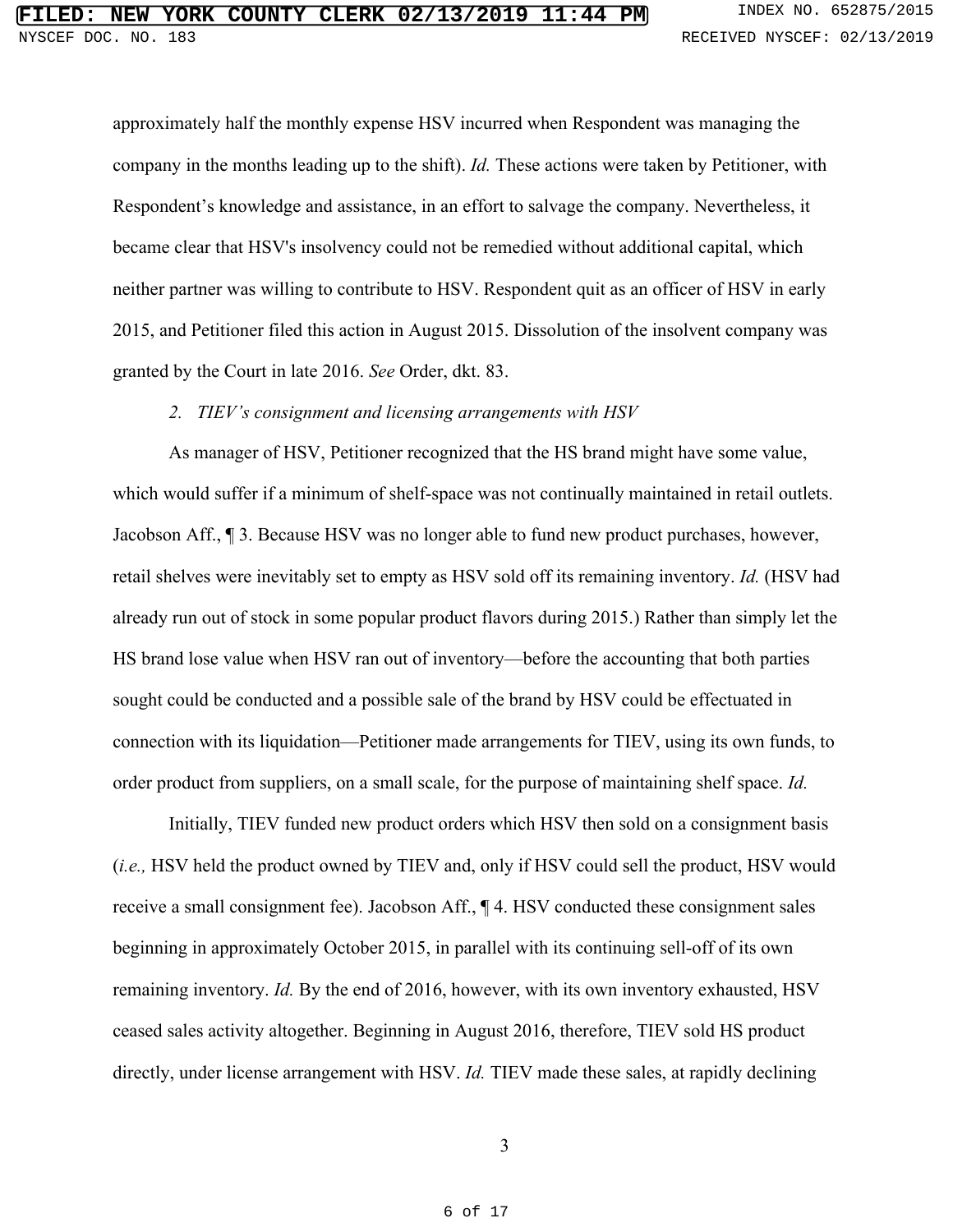levels, until September 2018 (when TIEV booked its last \$255 in HS sales and paid a license fee to HSV). *Id.*

TIEV's business activity involving HS-brand products, including both consignment and licensing activity, was never more than small in scale—peaking during 2016 at only a fraction of HSV's earlier sales levels before its insolvency (as evidenced by the financial documentation in the possession of Respondent). Jacobson Aff., ¶ 5. HS activity proved only barely profitable for TIEV. *Id.* A summary historical income statement showing a breakdown of these business activities from 2015, for both HSV and TIEV, is attached as Ex. A to the Jacobson Affidavit.<sup>2</sup>

## *3. Mischaracterization of TIEV's activity by Respondent*

HS brand operations by TIEV were not a diversion of an HSV opportunity: HSV was insolvent (due to Respondent's earlier mismanagement) and could not operate further on its own. Jacobson Aff., ¶ 6. Petitioner had no obligation to devote TIEV resources to preserve HSV's brand. The operations were a business arrangement that potentially benefitted both companies: HSV benefited from the potential preservation of brand value (as well as from some small licensing revenue for business it could no longer afford to conduct itself), while TIEV hoped to benefit from modest additional sales revenue (although in fact the activity proved scarcely profitable). *Id.*

Nor was there ever any commingling of funds or conversion of HSV property. Jacobson Aff.,  $\P$  7. No inventory ordered by HSV was ever transferred to TIEV; rather, it was sold off by HSV itself (substantially all by the end of 2016). *Id.* HSV received licensing revenue from TIEV for all direct sales that the latter made of HS products. *Id.* (Indeed, during 2017-2018, HSV's only remaining activity was the receipt of licensing revenue from TIEV.) *Id.* And HSV's only

<sup>&</sup>lt;sup>2</sup> Because of the schedule constraints that Petitioner's counsel noted in his unsuccessful application to briefly adjourn this motion (dkt. 181), Petitioner has not had sufficient time to finally confirm the specific numbers presented, and reserves his right to correct them.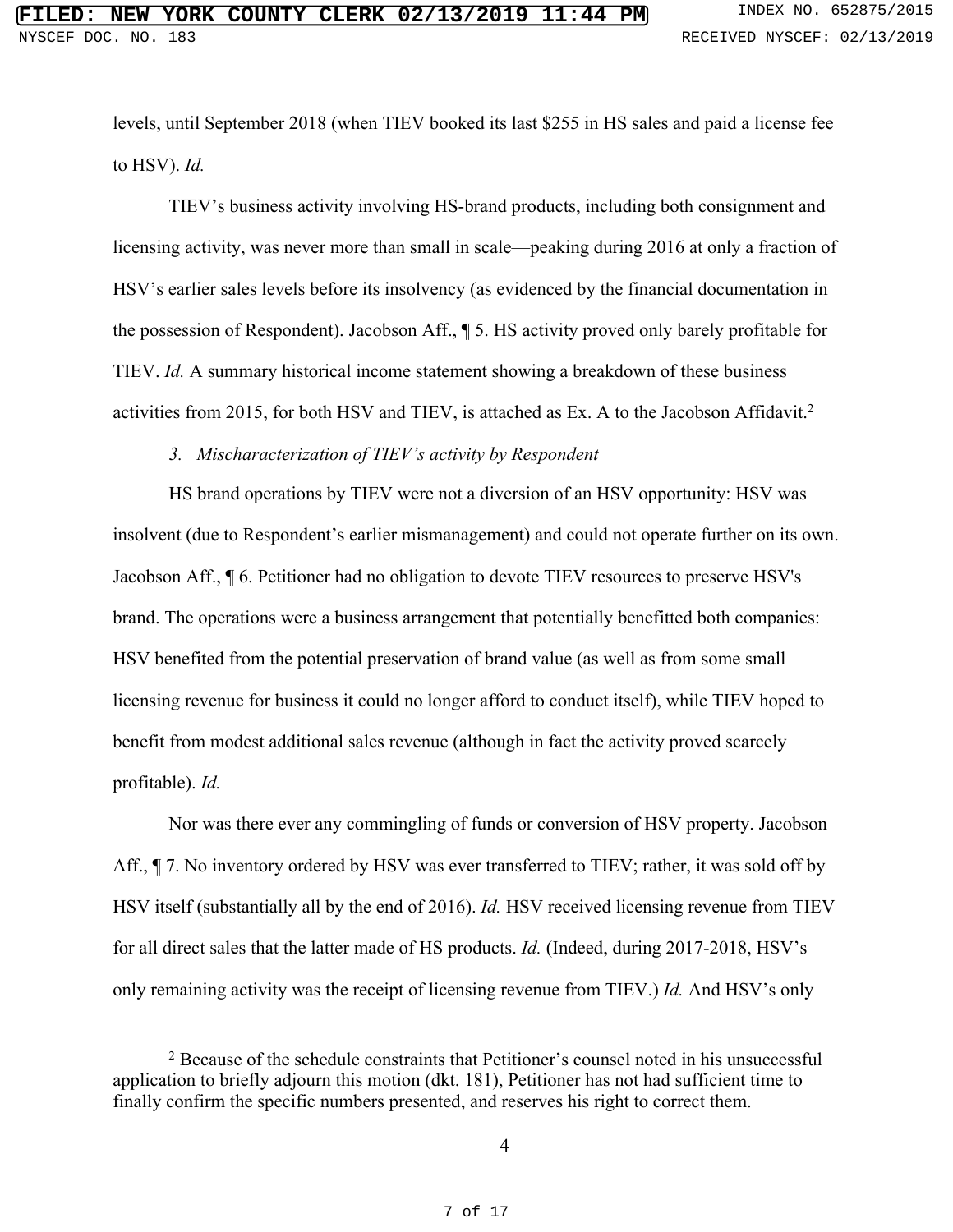payments to TIEV were for product, funded and owned by TIEV, that HSV was able to sell on consignment, plus management fees (covering use of TIEV's warehouse, personnel expense, etc.) for consignment business at the same rate that TIEV previously charged HSV with Respondent's knowledge. *Id.* HSV naturally did not pay TIEV any fees in relation to TIEV's licensed product activity. *Id.*

## *4. TIEV's activity in this action was fully disclosed to Respondent*

TIEV's activity involving the HS brand was was fully disclosed to Respondent, in Eric Jacobson's document production (of over 900 pages) and deposition testimony on June 21, 2018, and in the follow-up document production (of almost 3,000 pages) made in July and August 2018 in response to document demands by Respondent. *See* Jacobson Aff., ¶ 8; Mayes Aff., Exs.

2-3.

In particular, all of the accounting information underlying the summary income statement (referenced above) concerning these activities was available to Respondent from the database produced on a flash drive at Jacobson's deposition and other documents produced in Summer 2018. Jacobson Aff., ¶ 9. The follow-up document production included:

- Support for all HS and TIEV sales of HS product;<sup>3</sup>
- All checks received for HS products (by HSV or TIEV);
- Supplier invoices and packing lists of all HS product purchased directly by TIEV from Armenian suppliers; and

<sup>&</sup>lt;sup>3</sup> Including the HSV "Quickbooks" accounting software data through September 2015; all HSV invoices for 2015 (both HSV QuickBooks and HSV "SBT" accounting software); the HSV SBT Product Sales Report listing all invoices from HSV to customers for all sales; and the TIEV SBT Product Sales Report listing all invoices for HS product, whether sold on consignment or directly to end customers. Subsequent to the period documented, there was approximately an additional \$17,434 in sales from June through September 2018 for which documents not yet been produced; beyond that, no further HS product sales were made. Jacobson Aff.,  $\P$  11.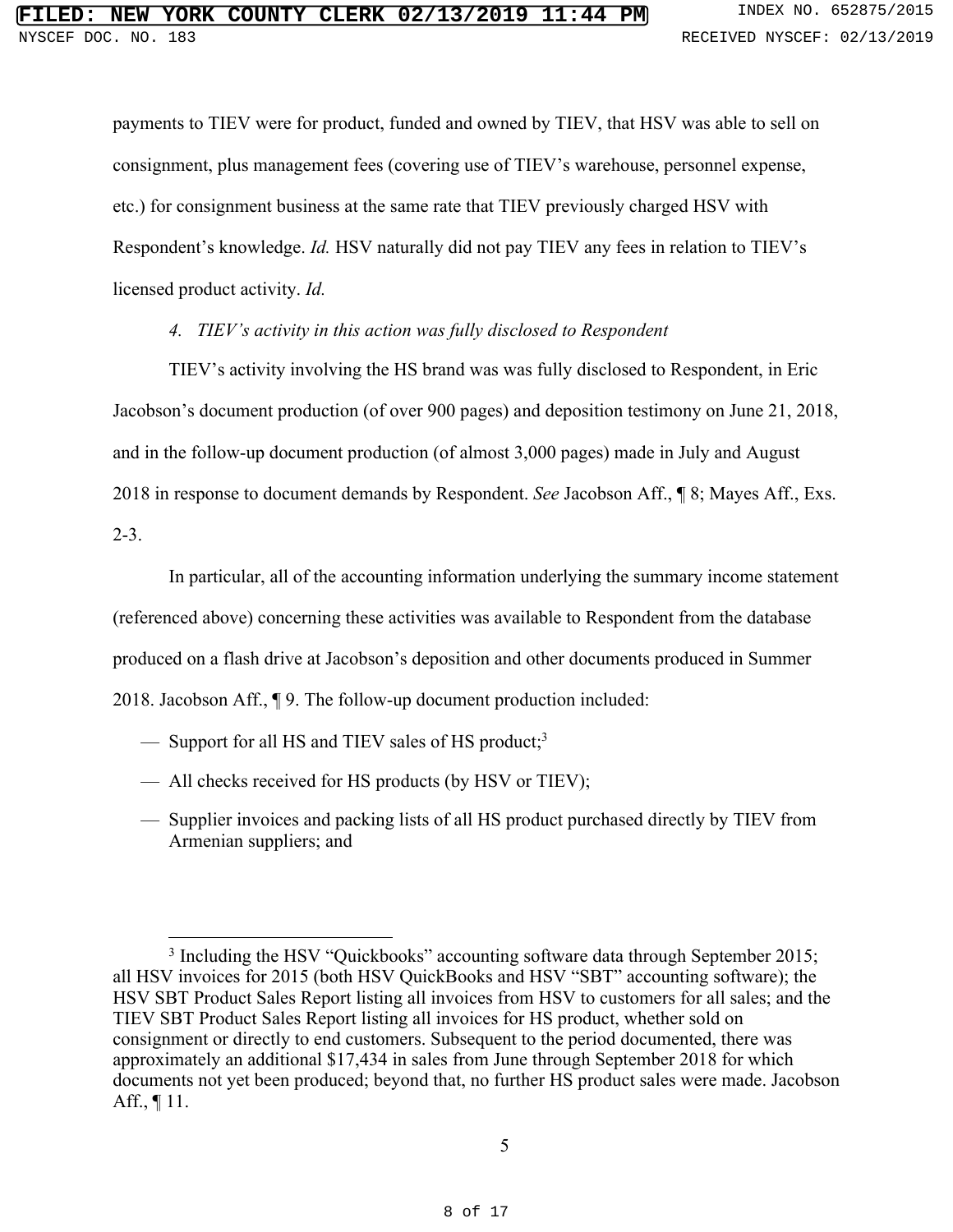— Accounting ledger entries of the licensing fees credited to HSV by TIEV.<sup>4</sup> Jacobson Aff., ¶ 10.

#### *5. The relation of TIEV's activity to the HSV dissolution order*

Although Petitioner originally sought a receiver to wind up HSV when he commenced this action in 2015, by the Court's order in November 2016, wind-up was largely done. HSV had already sold its inventory and ceased both sales and purchase activity, and a receiver was no longer cost effective or necessary. The Court accordingly permitted Petitioner to withdraw this claim. *See* Order, dkt. 100.

The continuation of the licensing arrangement during 2017-2018 was part of TIEV's business and not, as Respondents characterize it, a covert, continued operation of HSV. HSV's insolvency had long since rendered it incapable of carrying out any further business (apart from consignment and licensing arrangements). The only effect of the continued licensing arrangement on HSV was the attempted preservation of the value of its brandname, and a modicum of licensing revenue after it had otherwise wound up. Since the licensing arrangement ceased, HSV has no material remaining business activity of any kind to wind up, other than the disposition of its brand name.

Prior to this motion, Respondent did not at any time pursue her claim for a receiver, either before the Court's order; in reaction to Petitioner's withdrawal of his claim for a receiver after it was initially granted; or in June 2018, when documents and testimony made available by Petitioner disclosed the licensing arrangement between HSV and TIEV. It is disingenuous for Respondent to now assert that there is a great exigency for the appointment of a receiver, since her own conduct belies any exigency.

<sup>&</sup>lt;sup>4</sup> In addition, correspondence between counsel advised Respondent about the shift of operations and inventory from HSV to TIEV and the resulting savings in monthly expense. Mayes Aff., Ex. 6-7 (correspondence).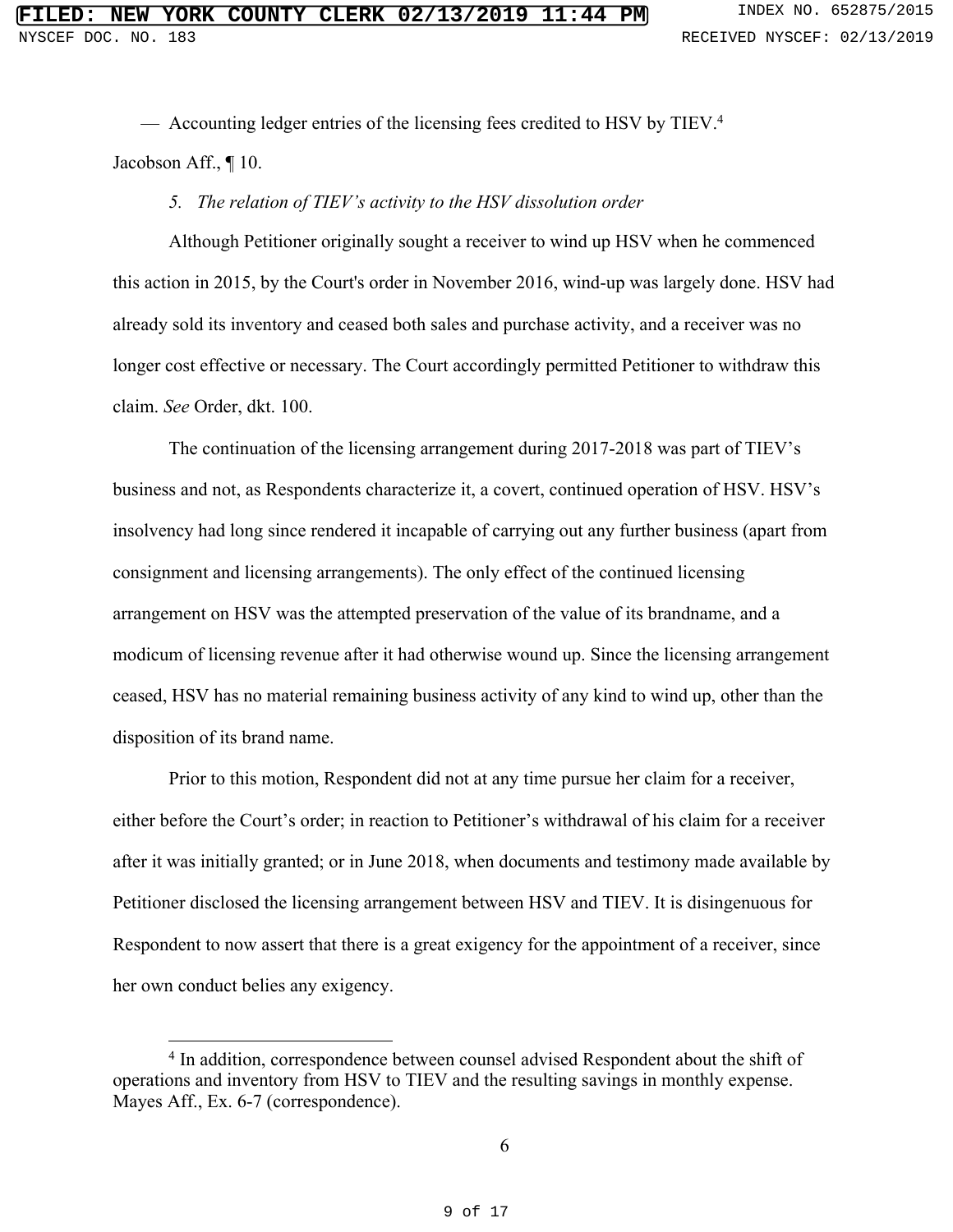#### **B. HSV balance sheets prior to dissolution**

Respondent's motion also relies on the superficial observation that the asset value shown on HSV balance sheets fell by approximately \$500,000 between the initial petition and oral argument in 2016, and that the loans made to HSV by Petitioner have been partly paid down. *See* Resp. MOL 15. Both the sale of HSV's remaining inventory, however, and the repayment of HSV's creditors (of whom Petitioner is, by far, the largest), were properly and necessarily part of winding up the company. <sup>5</sup> *See* LLC Law §§ 703(b), 704. This wind-up activity naturally caused its asset value to fall. Disclosure of accounting and other information pertaining to this activity was complete in 2017, though unreferenced by Respondent.

#### **C. Petitioner's purported discovery delay**

It is disingenuous for Respondent to seek relief based on delay in scheduling Petitioner's deposition when it is Respondent who delayed it. Respondent cancelled Petitioner's scheduled deposition of September 10, 2018, on the grounds that (although her lawyer presumably was available to carry out the deposition) Respondent herself wanted to be there but was travelling with her daughter. And in Respondent's opposition this month to a two-week extension for Petitioner to respond to the instant motion, she cancelled the depositions of the two accountants scheduled for later this month.

Respondent on numerous occasions in her brief refers to two missed scheduling conferences in this case. The subject of these conferences was raised by Respondent's counsel at a December 13, 2018 conference with Justice Ramos' clerk, and Petitioner's counsel explained the circumstances of those missed conferences. Justice Ramos' clerk listened to the explanation, took no action in respect of those prior conferences, and moved on to the next subject. While

<sup>&</sup>lt;sup>5</sup> Indeed, prior to her resignation from HSV, Respondent was in favor of repaying Petitioner's loans as quickly as HSV operations made such repayment possible.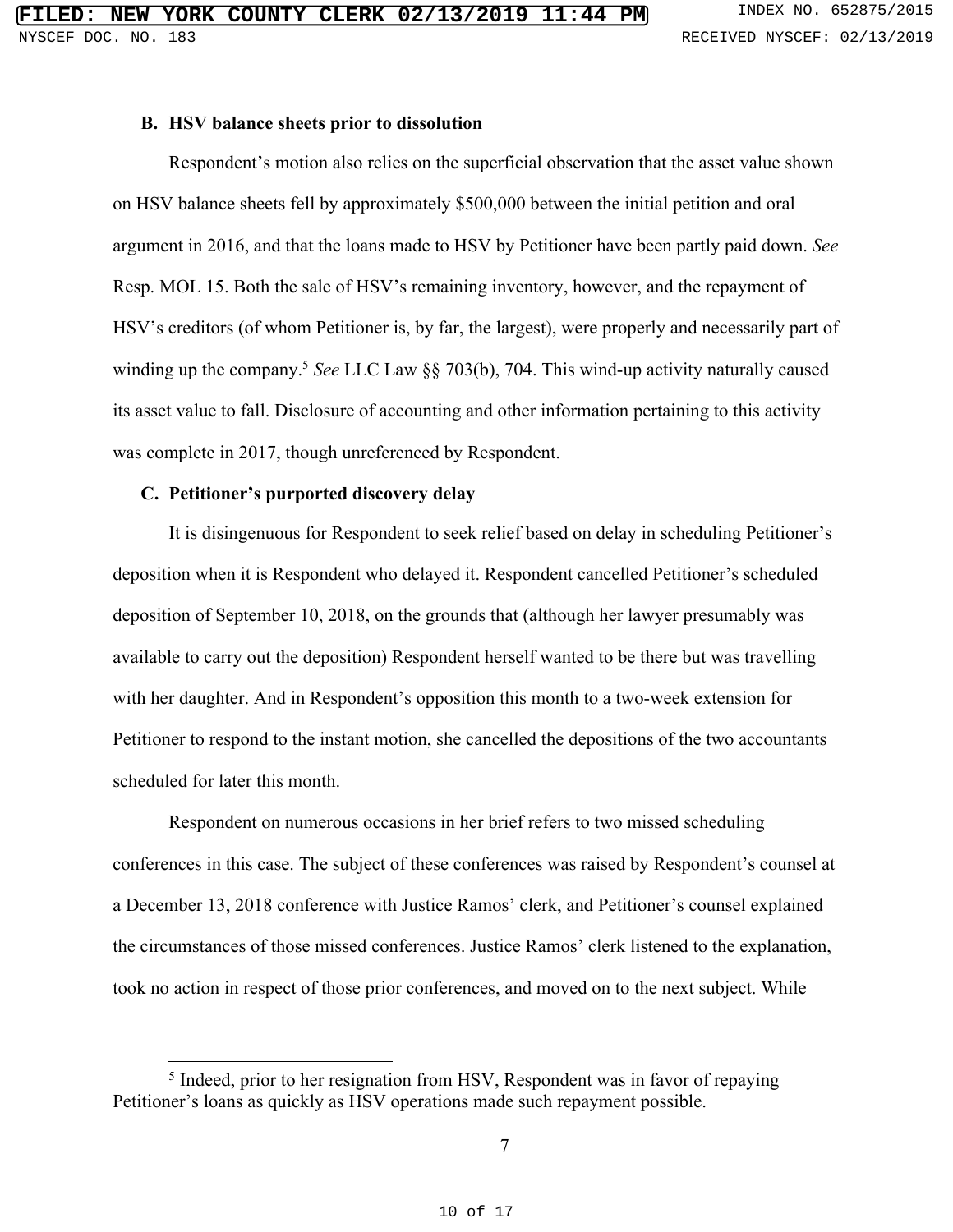Respondent's counsel perhaps was not required to do so, a telephone call to Petitioner's counsel—with offices within a 10-minute walk of the courthouse—would have resulted in attendance at those conferences. No other conferences or court appearances or filing deadlines have been missed in this case; Respondent can't say the same, having caused a motion to be adjourned by filing responsive papers late,<sup>6</sup> as well as other delays resulting from discovery violations. 7

## **D. Petitioner's subpoena concerning the New York office of Respondent's counsel**

The Judiciary Law prohibits non-resident attorneys from practicing in New York courts unless, in addition to being regularly admitted, they maintain an "office for the transaction of law business… within the state[.]" Judiciary Law § 470. New York courts are clear that this obligation is substantive, and not merely a *pro forma* requirement.<sup>8</sup> In the First Department, §470 is enforced by striking as a "nullity" any pleadings filed by non-compliant attorneys.<sup>9</sup>

Based on a preliminary investigation by Petitioner's counsel of the local office purportedly maintained by Respondent's counsel, Geragos & Geragos, APC, Petitioner has good faith grounds to believe that Respondent's counsel may have failed to comply with §470. *See* Mayes Aff., ¶¶ 9-14. On January 14, 2019, Petitioner served a subpoena on Respondent's

 <sup>6</sup> *See* Mayes Aff., Ex 4 at 17:17-21 (concerning Mot. Seq. No. 5).

<sup>7</sup> Respondent violated Part 53 rules by serving 93 interrogatories instead of the maximum allowed 25, then served new interrogatories which were noncompliant as well, asking blunderbuss questions instead of questions tailored to the three permitted subjects.

<sup>8</sup> For example, the Appellate Term recently stated:

The term 'office' as contained in section 470 implies more than just an address or an agent appointed to receive process... [a]nd the statutory language that modifies 'office'—'for the transaction of law business'—may further narrow the scope of permissible constructions.

*Law Office of Angela Barker, LLC v Broxton,* 78 N.Y.S.3d 624, 626 (App. Term, 1st Dept. 2018) (internal quote marks omitted) (quoting *Schoenefeld v State of N.Y.*, 25 N.Y.3d 22, 27 (2015)).

<sup>9</sup> *E.g., Arrowhead Capital Fin., Ltd. v. Cheyne Specialty Fin. Fund LP,* 154 A.D.3d 523, 524 (1<sup>st</sup> Dept. 2017).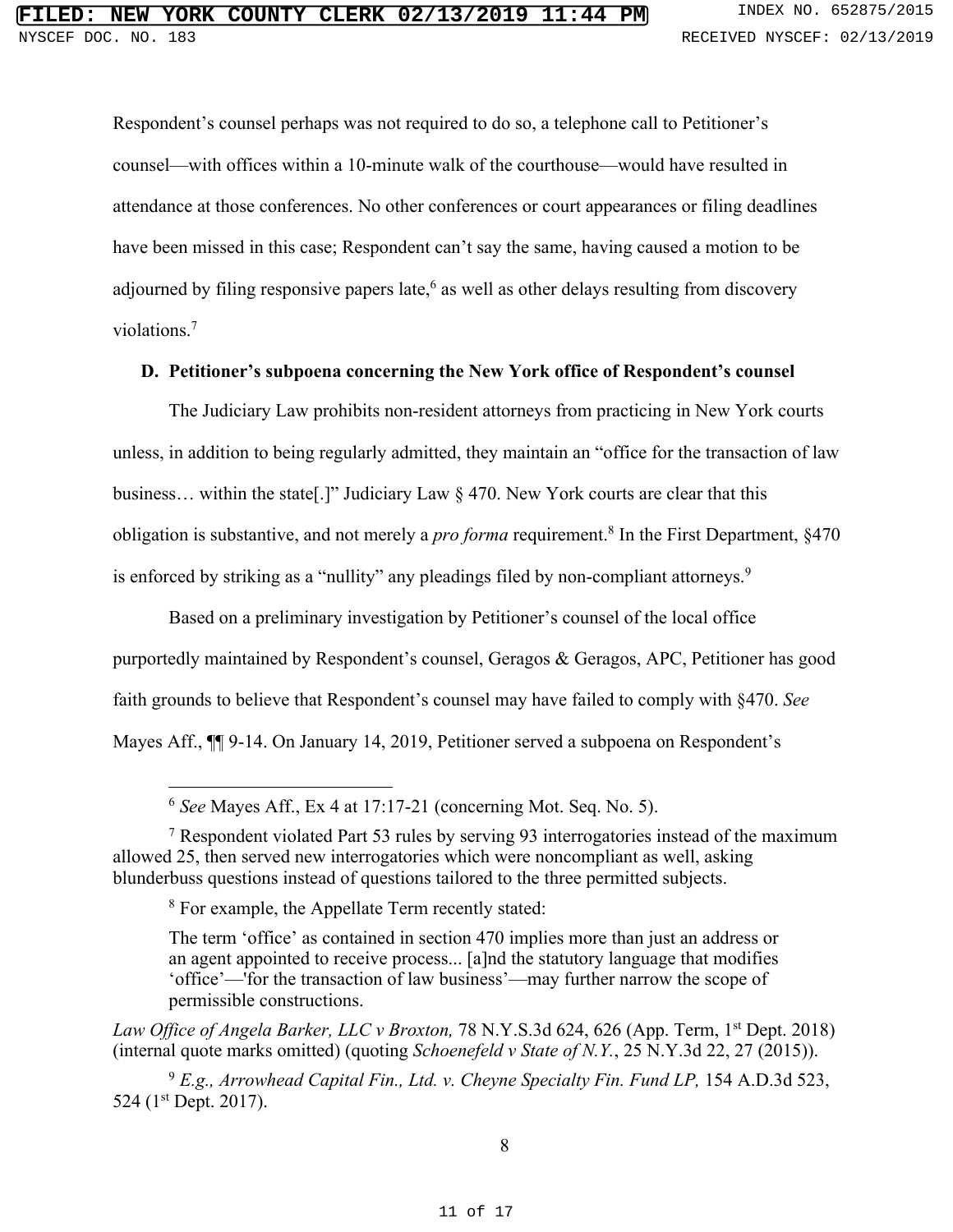counsel<sup>10</sup> seeking an inspection of the office and related documentary information, to which Respondent has objected. Petitioner expects to seek enforcement of the subpoena, and (depending on the resulting disclosure and the completion of Petitioner's investigation) to make an eventual motion under §470 in due course.

Respondent's conjecture notwithstanding, the entire §470 issue clearly has nothing to do with any possible grounds to appoint a receiver. The principal connection is more likely that Respondent filed the instant motion (the timing of which is otherwise untethered to any particular event in the case) in preemptive retaliation for Petitioner's contemplated challenge to her counsel's compliance with §470. Respondent's counsel has previously engaged in such retaliatory motion practice, as when Respondent filed a motion to disqualify Petitioner's counsel O'Hare Parnagian LLP—a motion the Court described in oral argument as "frivolous and malicious"<sup>11</sup>—after the O'Hare firm sought a ruling (granted in the same oral argument)<sup>12</sup> that Respondent's document production had waived attorney-client privilege.

## **E. Respondent's present motion is the continuation of a pattern of "frivolous and malicious" litigation tactics for which Justice Ramos, the prior jurist in the instant litigation, has sanctioned and harshly criticized the Geragos firm on at least two occasions**

Separate and apart from whether the Geragos firm has complied with § 470 of the New York Judiciary law, the Geragos firm has flaunted and violated simple rules and conventions in this Court for which it was harshly criticized and sanctioned a monetary penalty by Justice Ramos. Two egregious examples involve repeated violations of the discovery rules in connection

 $10$  Respondent contends that the subpoena was not served on her, but it was Respondent's counsel who were served as the agent of the building LLC to which the subpoena was directed.

<sup>11</sup> *See* Mayes Aff., Ex. 4 at 21:26-22:7 (hrg. tr. Jan. 16, 2018).

<sup>12</sup> *See* Mayes Aff., Ex.4 at 27:16-26 (hrg. tr. Feb. 20, 2018).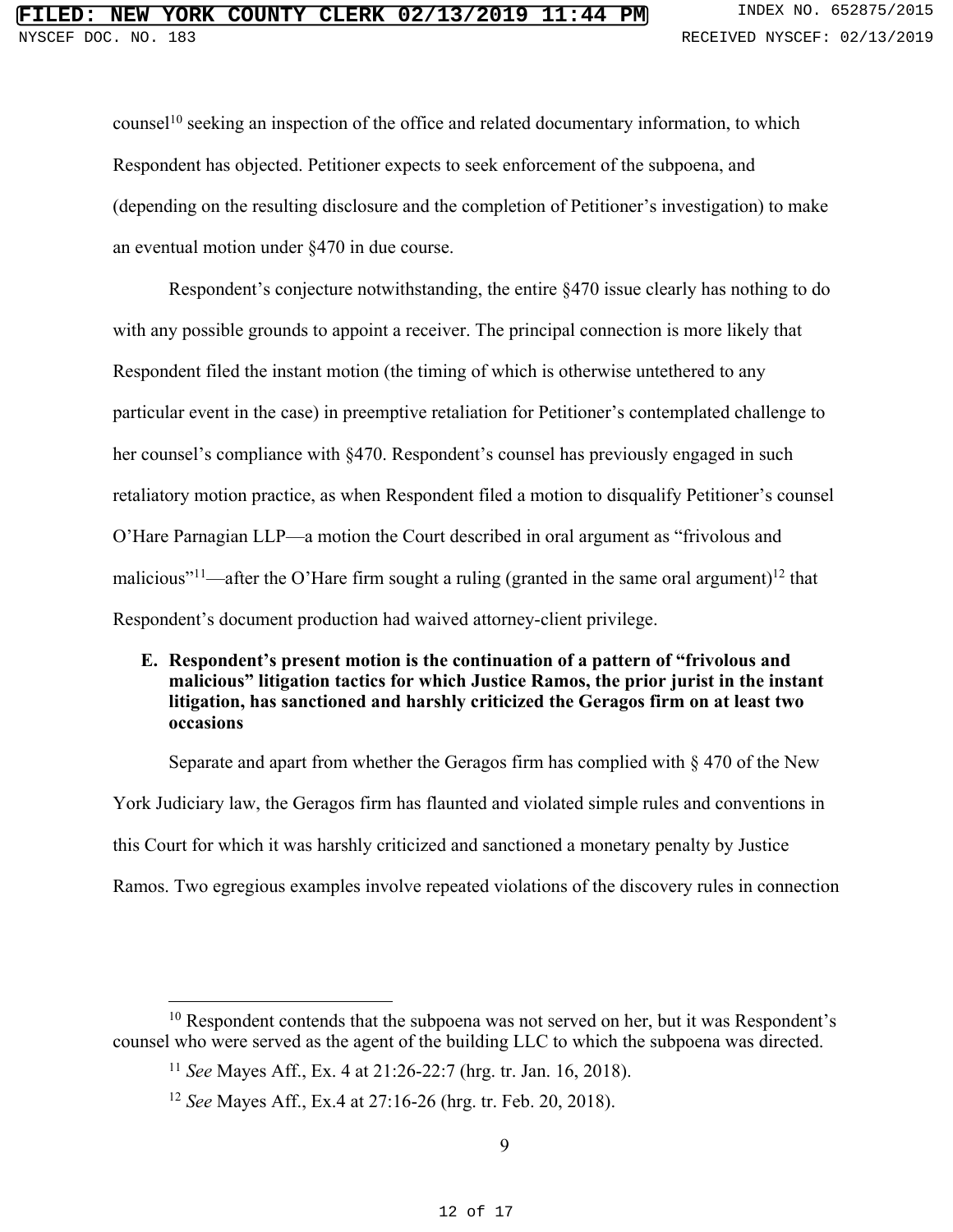# **NEW YORK COUNTY CLERK 02/13/2019 11:44 PM** INDEX NO. 652875/2015

with producing documents for which they were sanctioned \$2,500 and a motion to disqualify

Petitioner's initial counsel, O'Hare Parnagian, based on a phony conflict of interest.

In the first example, Respondent's counsel repeatedly and improperly produced

numerous irrelevant documents. In a February 20, 2018 court appearance, Justice Ramos found

and held against the Geragos firm (page 31 of the transcript):

When you litigate in the Commercial Division, we really don't expect this kind of a production. These were two document dumps over 10,000 pages each. And, now, we know that 80% were entirely withdrawn and I have no idea what that 3,000 pages look like now. So \$2,500 in sanctions is payable to the petitioner. I don't want to see a discovery dispute on this case again. . . .

Mayes Aff., Ex. 5 at 31:13-23.

In the second example, the Geragos firm sought, in a significant and burdensome motion,

to disqualify Petitioner's counsel Chris Parnagian (and his entire firm) simply because of a brief

encounter and exchange of pleasantries between him and the Respondent at a large party at

someone's house and because he previously represented Petitioner in connection with an

amendment to the HSV operating agreement. Justice Ramos was scathing in his criticism of Tina

Glandian of the Geragos firm. He remarked:

Believe me, this motion is frivolous. This motion to disqualify is the kind of nastiness I do not like to see in litigation. I'm not going to issue sanctions on this, but you're coming so close it's almost the line between the two, sanctions and non-sanctions, is transparent. Don't ever do this again. This is a perfect example of a frivolous and malicious motion.

\* \* \*

I don't want to see a motion like this again. This is a terrible motion to bring on this kind of context. And this diminishes your own credibility.

Mayes Aff., Ex. 4 at 21:26-22:7 (hrg. tr. Jan. 16, 2018).

The instant motion for a receiver with extraneous and unsubstantiated attacks regarding discovery disputes, requests for sanctions and attorneys' fees is the same kind of "frivolous and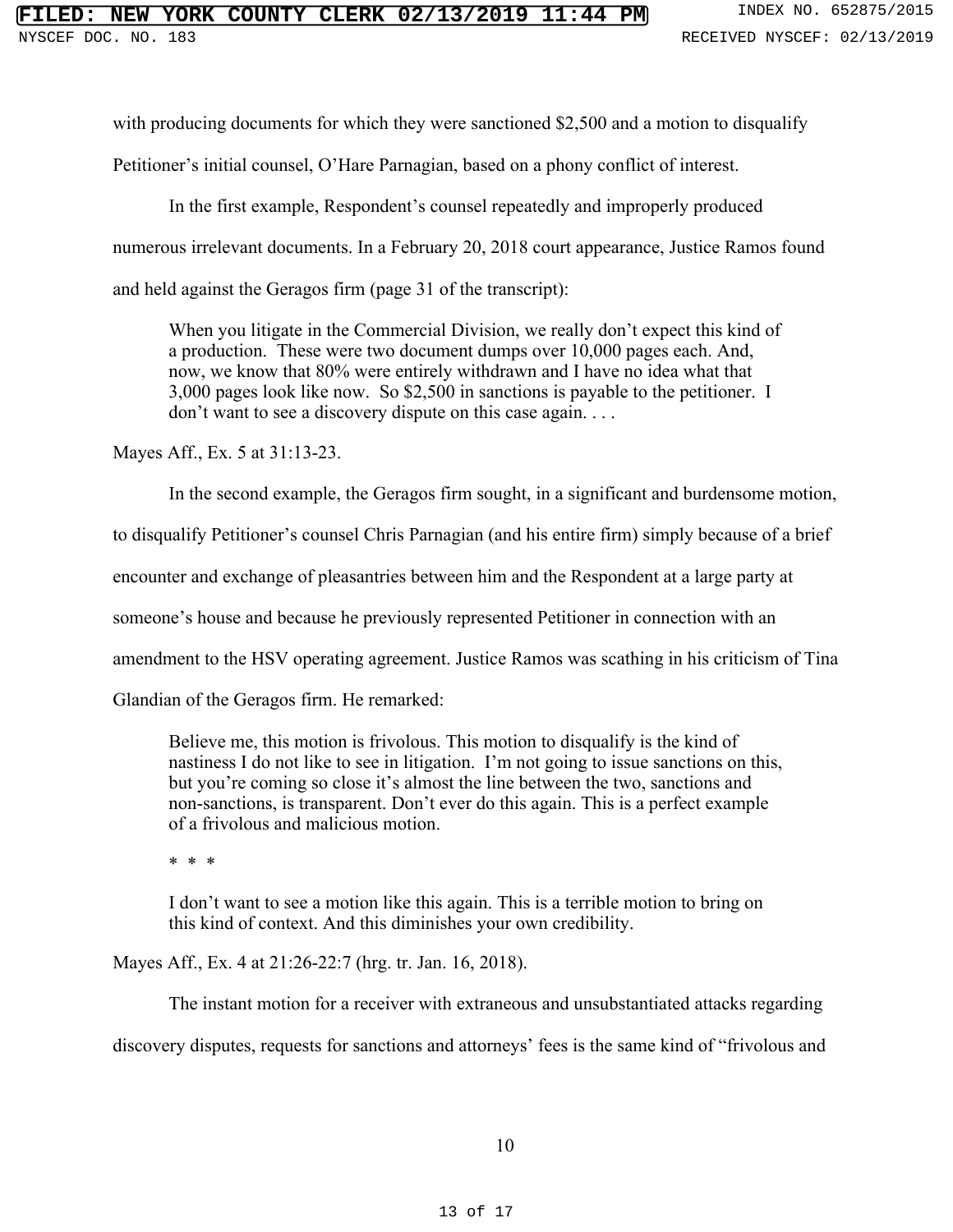malicious" tactics for which the Geragos firm has already been found to have committed in this very litigation. This Court should take note of this prior, wrongful conduct.

#### **III. ARGUMENT**

## **A. Respondent fails to establish factual or legal grounds to appoint a receiver, who would have no practical function to carry out at this stage of the litigation.**

The appointment of a receiver is "a provisional remedy to maintain the *status quo* while resolving a dispute, and is discretionary to [the] Court." *Rodriguez v. Estevez,* 2008 BL 73630, 26 (Sup. Ct. Mar. 11, 2008). It is "a drastic remedy that will be granted only if the applicant has made a clear showing of necessity to conserve the property and protect the interest of the litigants." *At the Airport v. Isata, LLC,* 841 N.Y.S.2d 818, 2007 BL 30463, 4 (Sup. Ct. Jun. 6, 2007) (under CPLR 6401(a)); *cf. Matter of Swett,* 2005 BL 71755, 8 (Sup. Ct. Nov. 22, 2005) (same under LLC Law  $\S703(a)$ ). Moreover, "[a]ppointing a receiver in compliance with the guidelines and requirements of the Office of Court Administration is a slow process," and "the presence of a temporary receiver… may raise additional issues to be litigated." *Rodriguez, supra,*  2008 BL 73630 at 26*.*

In this action, the fundamental rationale for appointing a receiver—*i.e.,* "to maintain the *status quo* while resolving a dispute," *Rodriguez, supra*—is missing. The wind-up of HSV's business long ago concluded, and there is consequently no longer any *status quo* to maintain that could affect Respondent's interests. HSV wound up its ordinary business operations (the purchase and sale of HS products) over two years ago, by the end of 2016. All that was left during 2017-2018 was simple licensing activity, and even that was wound up over four months ago (by September 2018), leaving a receiver with nothing in HSV to administer.

Generally, "[a] temporary receiver will not be appointed if the relief being sought is money damages." *At the Airport, supra,* 2007 BL 30463 at 4. Petitioner's purported misdeeds relating to TIEV's licensing and consignment of HS products will be, and can only be, resolved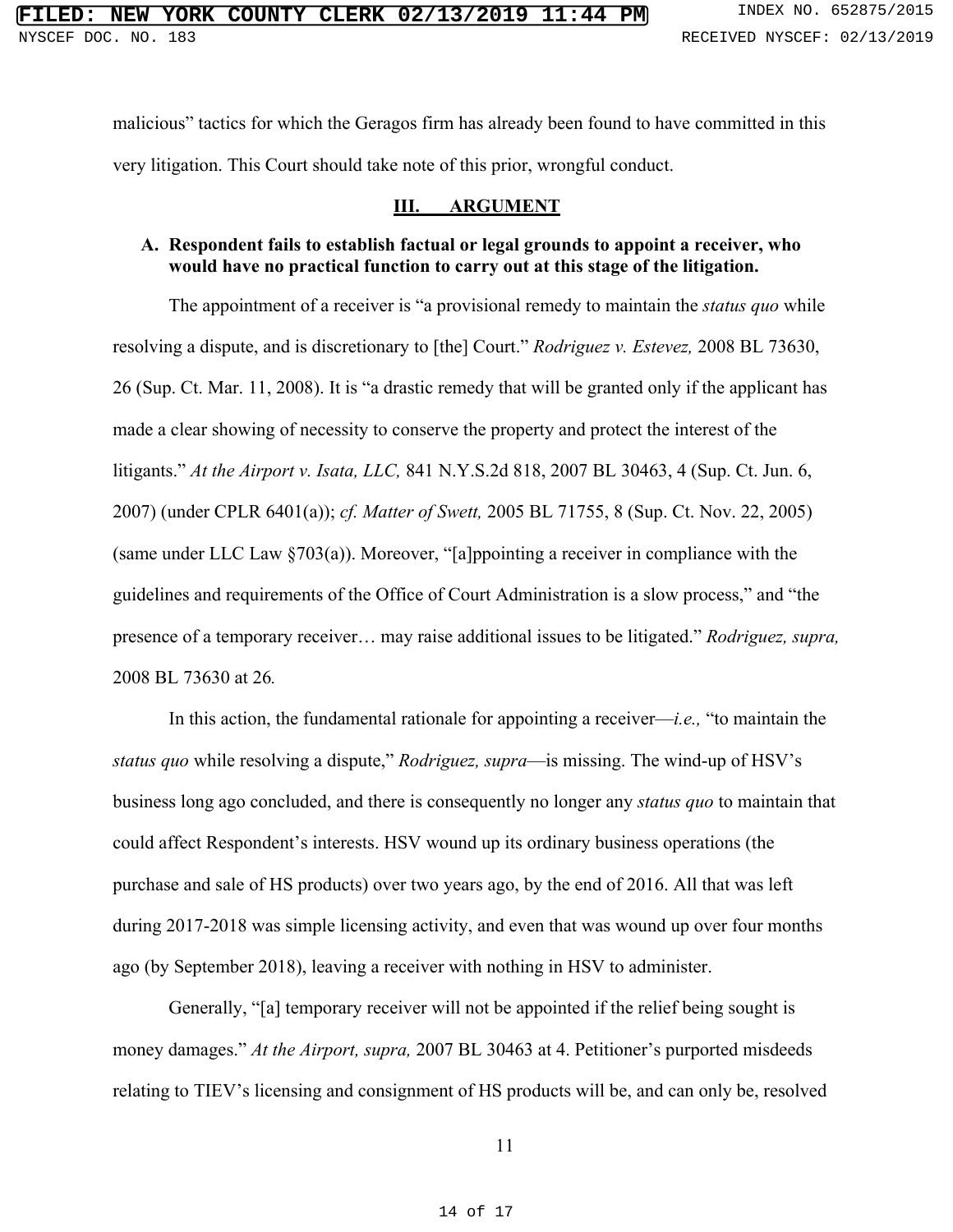by this Court's decisions on the parties' claims and counterclaims, and by the accounting demanded by both parties. "[A]llegations of corporate wrongdoing such as mismanagement or self-dealing are insufficient to warrant the appointment of a temporary receiver where such harms can be remedied by a monetary award at the conclusion of a dissolution action." *Rutigliano v. Locantro*, 2017 BL 74203, 7 (Sup. Ct. Mar. 3, 2017). In proceedings on the dissolution of a close corporation, the First Department affirmed that grounds to appoint a receiver were not established where "any inequity created resulting from the disputed payments would be properly addressed in the final accounting[.]" *In re Harrison Realty Corp.*, 295 A.D.2d 220, 220-21 (1st Dep't 2002).

Respondent misleadingly cites cases in which licensing, dilatory conduct and delayed proceedings formed part of the basis for appointing receivers, but these cases all involved ongoing activities, in which the challenged conduct consequently threatened irreparable harm to the movant's interests. For example, in *Meagher v. Doscher*, also cited in Resp. br. at 14, a receiver was appointed to control an LLC after an LLC partner was found to be a principal of an entity litigating against the LLC in a federal trademark action, who was also simultaneously licensing the LLC's trademark to its opponent in the federal action, creating deadlock in the LLC that would cause it to default in that action, and using LLC funds to pay the opposing entity's legal costs (which the court described as "somewhat bold"). 2015 BL 490550, 3-5 (Sup. Ct. Feb. 19, 2015), *aff'd* 157 A.D.3d 880, 2018 BL 23574 (2d Dep't 2018). In contrast, the purported misbehavior by Petitioner that Respondent relies on in this motion represents—at most—a disagreement over past consignment or licensing fee rates, and a series of discovery disputes between the parties, and bears little resemblance to the situations that have been found to require a receiver.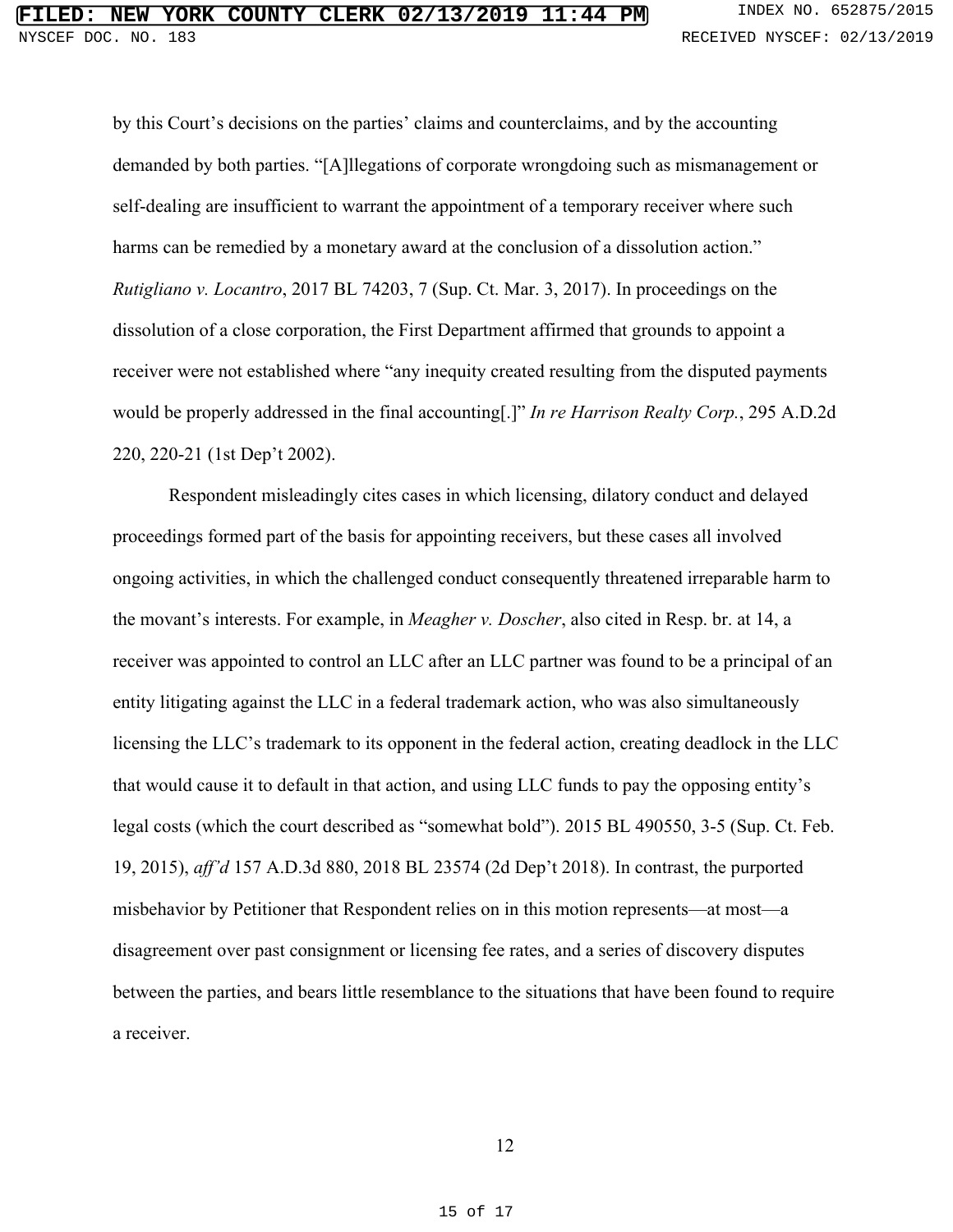## **B. Petitioner's subpoena concerning Judiciary Law §470 should be addressed when a pertinent motion is made, not as a free-floating request for attorney's fees tacked onto an unrelated motion.**

The merits of Petitioner's subpoena, which was served less than a month ago, have yet to be tested by pertinent motion practice: Respondent has not sought to quash it, and Petitioner has not yet sought to enforce it. Moreover, the issues that the subpoena raises, concerning Judiciary Law §470, are wholly extraneous to the instant motion, which concerns Respondent's demand to appoint a receiver. Respondent provides no authority for her extraordinary application for sanctions before the underlying merits of the matter have even come before the Court. Since any merit in the subpoena would bar sanctions, Respondent plainly should have first sought to establish a lack of merit by quashing it as a necessary precursor for this sanctions application.

Skipping the underlying merits, Respondent instead seeks sanctions on the basis of three implausible conjectures on matters of which she cannot possibly have knowledge: (1) that Petitioner's investigation "did not conduct an adequate investigation" before serving the subpoena (Resp. br. 17); (2) that Petitioner's true motive for the subpoena was purely dilatory (Resp. br. 18); and (3) that the subpoena was part of a dilatory scheme that also encompassed (inadvertent) absences from two status conferences (Resp. br. 18). It is doubtful these allegations would support sanctions even if they were true, but in fact, Respondent's conjectures are wrong, as discussed above. Accordingly, the application for sanctions, including attorney's fees or other costs and expenses, should be denied.

Petitioner's information suggests that Respondent's counsel assembled various expedients to approximate the services and facilities of a conventional law office (*i.e.,* Los Angeles-based telephone service; a New York space for work or meetings when non-resident attorneys were in town; and receiving deliveries at that location by appointment, using messengers to take receipt and dispatch the material onward to the attorneys' actual locations).